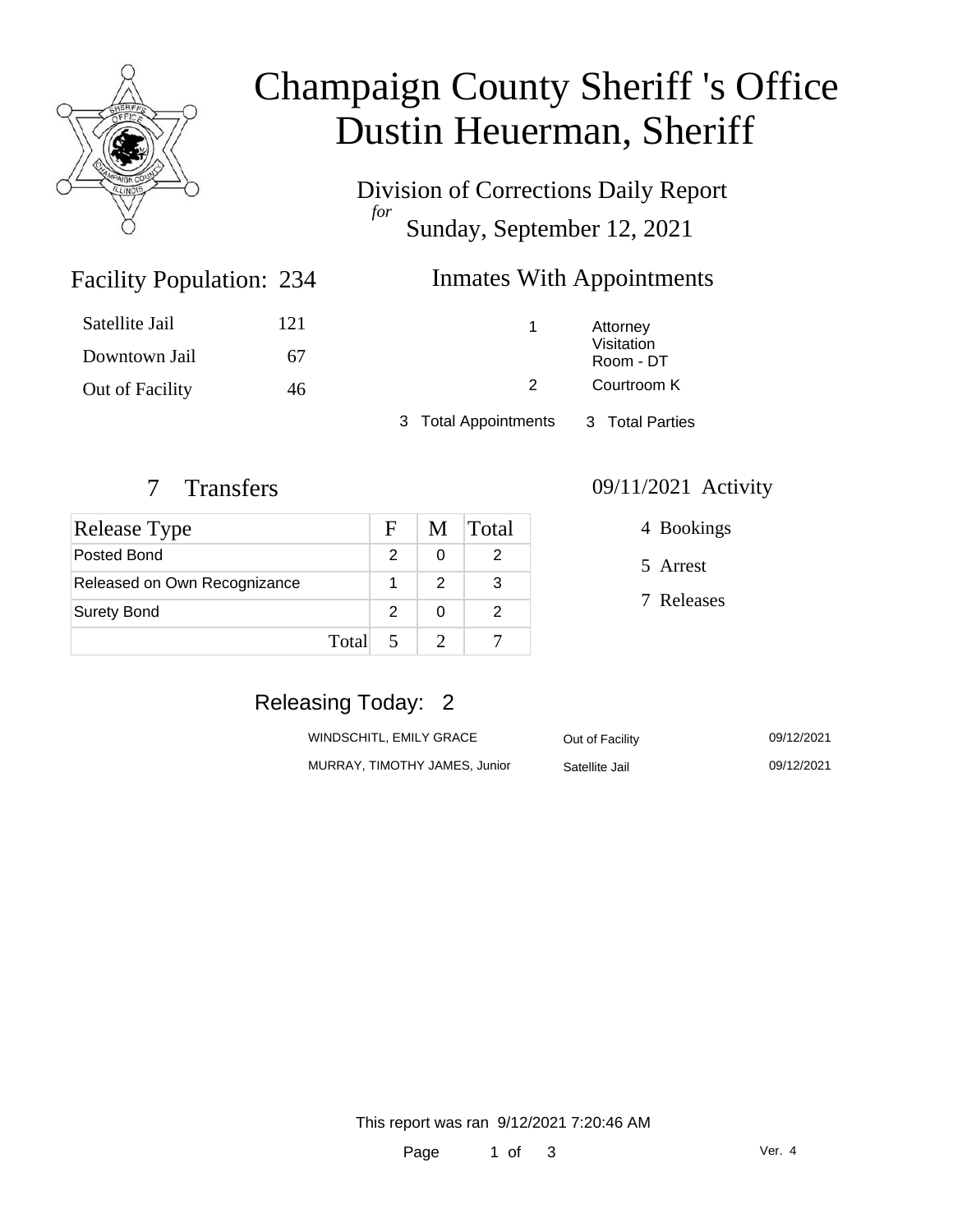

# Champaign County Sheriff 's Office Dustin Heuerman, Sheriff

Division of Corrections Daily Report *for* Sunday, September 12, 2021

#### Custody Status Count

- Civil Sentenced CCCC 1
- Electronic Home Dentention 17
	- Felony Arraignment 8
		- Felony Other 2
	- Felony Pre-Sentence 5
		- Felony Pre-Trial 157
	- Felony Pre-Trial DUI 1
	- Felony Sentenced CCSO 5
	- Felony Sentenced IDOC 13
		- Hold Other 2
	- Misdemeanor Arraignment 1
		- Misdemeanor Pre-Trial 1
			- Petition to Revoke 6
			- Remanded to DHS 15
				- Total 234

This report was ran 9/12/2021 7:20:46 AM